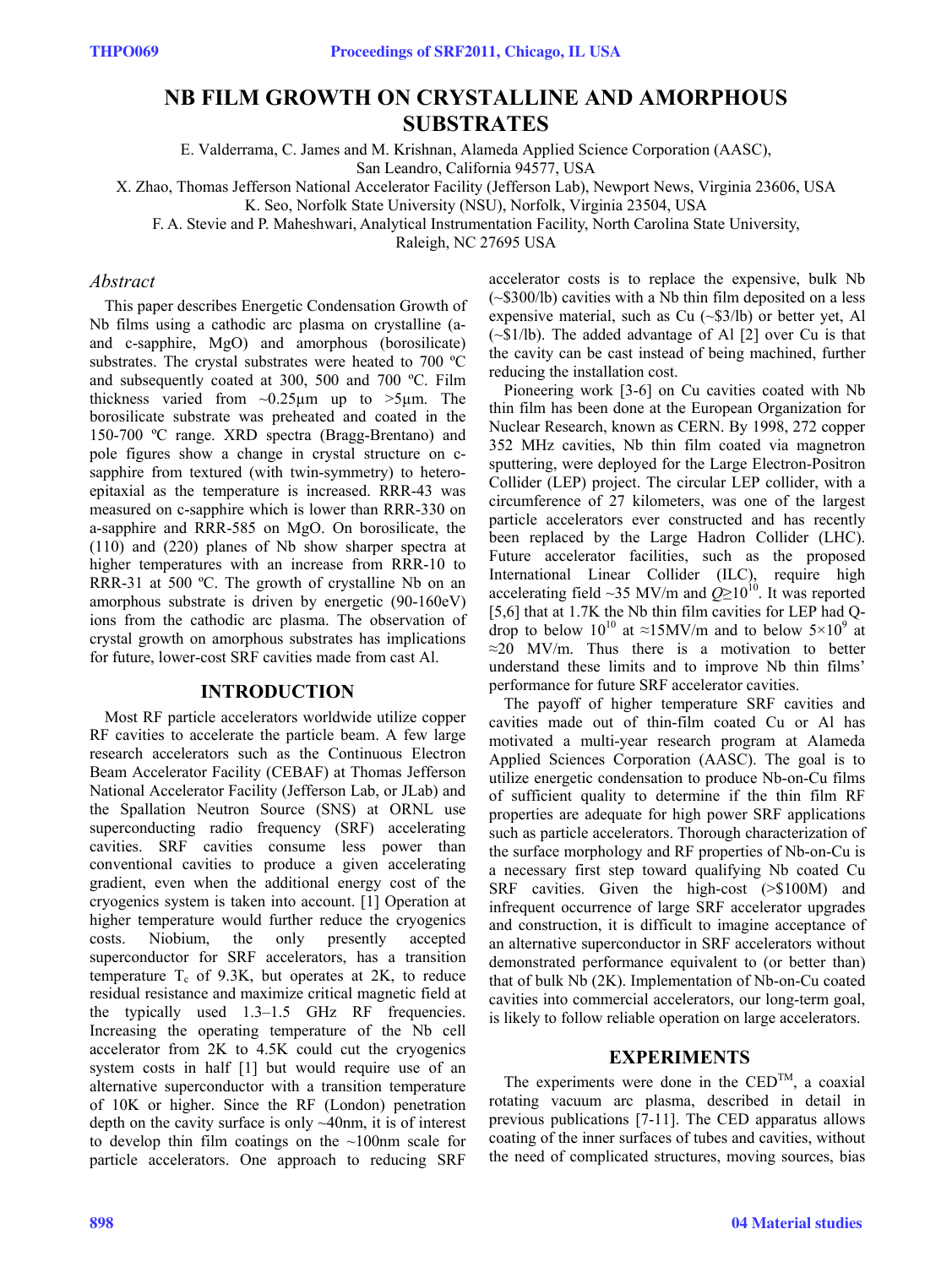or gas. The helical movement of the arc spot around and along the surface of the cathode allows coating of large areas at high deposition rates. For example, at the present operating current of 200A, the CED coater deposits one monolayer of Nb on a 2 foot long, 3" diameter tube in only 60 ms. Because the metallic plasma is generated in vacuum, detrimental impurities [12] are negligible. The deposition rate is linearly proportional to the arc current and the pulse duty cycle, so may be increased by increasing the current and/or the duty cycle.

The effect of the energetic deposition driven by ions from the vacuum arc, was studied on crystalline and amorphous samples, placed at 40 mm distance from the cathode surface. Several samples were placed on a 50 mm heater, thus it was possible to compare for each deposition, the influence of substrate on the Nb thin film growth.

The crystalline samples used were a-plane, c-plane, and m-plane sapphire. The amorphous substrates were borosilicate, quartz, and alumina.

The influence of thickness and deposition temperature were studied using typical characterization techniques, including XRD, Pole Figures, RRR, SIMS, EBSD and FESEM.

## **CRYSTALLINE SUBSTRATES**

To study the effect of substrate preparation on epitaxial growth of Nb, a 3 hr pre-anneal of the substrates in the 100 °C – 700 °C range was performed.

Prior to the thermal treatment of the samples, the CED apparatus was baked out for 18 hours at 120 ºC. A turbomolecular pump backed by a mechanical pump, allows the chamber to reach a background pressure of  $2\times10^{-8}$  torr. The samples are supported on a 50 mm diameter Mo-heater, allowing several samples (10 mm  $\times$ 20 mm) to be placed on the heater. The frequency of the

discharge is 0.25 Hz, low enough to permit pump away molecules that have been desorbed from the wall by energetic ion bombardment from the previous pulse. The background pressure reaches a maximum of  $1\times10^{-6}$  torr after the first 100 pulses and decreases monotonically as new Nb is deposited on the walls of the chamber (acting like a fresh getter). The background pressure after  $\sim$ 10,000 pulses is  $1x10^{-7}$  torr.

All the Nb thin films coated by the  $\mathrm{CED}^{\mathrm{TM}}$  apparatus exhibited superconducting properties: the transition temperature was  $\sim$  9.2K, and small displacements from this value were found to depend on the substrate type and Residual Resistance Ratio (RRR). A summary of measurements is presented in Table 1. In a previous publication we observed how defects like twins can be removed during the growth of Nb thin films using a thermal treatment 10]. As the temperatures of preannealing and deposition increase, defects in the films are removed/annihilated, and single crystal films with low hydrogen content are produced [7]. A world record of RRR-585 has been achieved in Nb thin films grown on MgO, and RRR-330 on a-sapphire. The textures of the crystals grown at high temperature, are (110) Nb oriented for a-plane sapphire and (100) Nb oriented for MgO(100). The samples prepared at temperature below 500 ºC are {110} Nb oriented, independent of the substrate. A transition of crystal orientation occurs on MgO substrates. The synergistic effect of energetic condensation and temperature treatment drives a transition of crystal orientation from (110) to (100) Nb on MgO substrates. Details of this work can be found in a future publication [8].

| <b>RRR</b> | Substrate    | Nb Orientation      | Texture               | Tc       | Thickness      | Temp.Anne(C)/ | Method     |
|------------|--------------|---------------------|-----------------------|----------|----------------|---------------|------------|
|            |              |                     |                       | (K)      | $(\mu m)$      | Temp.Dep(C)   |            |
| $3 - 27$   | Ouartz       | (110)               | Fiber structure       |          | $\overline{2}$ | 150           |            |
| 12         | Oxidized Cu  | (110)               | Fiber structure       | 9.5      | 2              | 300           | Magnetron  |
| 30         | Ox Free Cu   | (110), (200), (211) | Fiber structure       | 9.4      | $\overline{2}$ | 300           | Sputtering |
| $35 - 40$  | Cu           | $\mathcal{P}$       | Fiber structure       | $\gamma$ | 4              | 550           | $[3-6]$    |
| 10         | a-pl. sapp.  | (110)               | $110$ w/twins         | 9.23     | 2              | 700/150       | Vacuum Arc |
| 330        | a-pl. sapp   | (110)               | <b>Single Crystal</b> | 9.34     | 2              | 700/500       | Vacuum Arc |
| 16         | c-pl. sapp   | (110)               | $110$ w/twins         | 8.95     | 2              | 700/150       | Vacuum Arc |
| 43         | c-pl. sapp   | (110)               | <b>Single Crystal</b> | 9.15     | 2              | 700/700       | Vacuum Arc |
| 266        | m-pl. sapp   | (110)               | <b>Single Crystal</b> | 9.33     |                | 700/500       | Vacuum Arc |
| 7          | MgO(100)     | (110)               | Fiber structure       | 9.25     | $\overline{2}$ | 150/150       | Vacuum Arc |
| 196        | MgO(100)     | (110), (200)        | Polycrystalline       | 9.25     | $\overline{2}$ | 500/500       | Vacuum Arc |
| 316        | MgO(100)     | (200)               | <b>Single Crystal</b> | 9.24     | $\overline{2}$ | 700/700       | Vacuum Arc |
| 585        | MgO(100)     | (200)               | <b>Single Crystal</b> | 9.24     | 6              | 700/500       | Vacuum Arc |
| 10         | Borosilicate | (211)<br>(110),     | Fiber structure       | 9.19     | $\overline{2}$ | 20-150/150    | Vacuum Arc |
| 21         | Borosilicate | (110)               | Fiber structure       | 9.25     | $\overline{2}$ | 400/400       | Vacuum Arc |
| 31         | Borosilicate | (110)               | Fiber structure       | 9.24     | $\overline{2}$ | 700/500       | Vacuum Arc |
| 24         | Quartz       |                     |                       | 9.33     | $\overline{2}$ | 700/500       | Vacuum Arc |
| 25         | Alumina      |                     |                       | 9.26     | $\overline{2}$ | 700/500       | Vacuum Arc |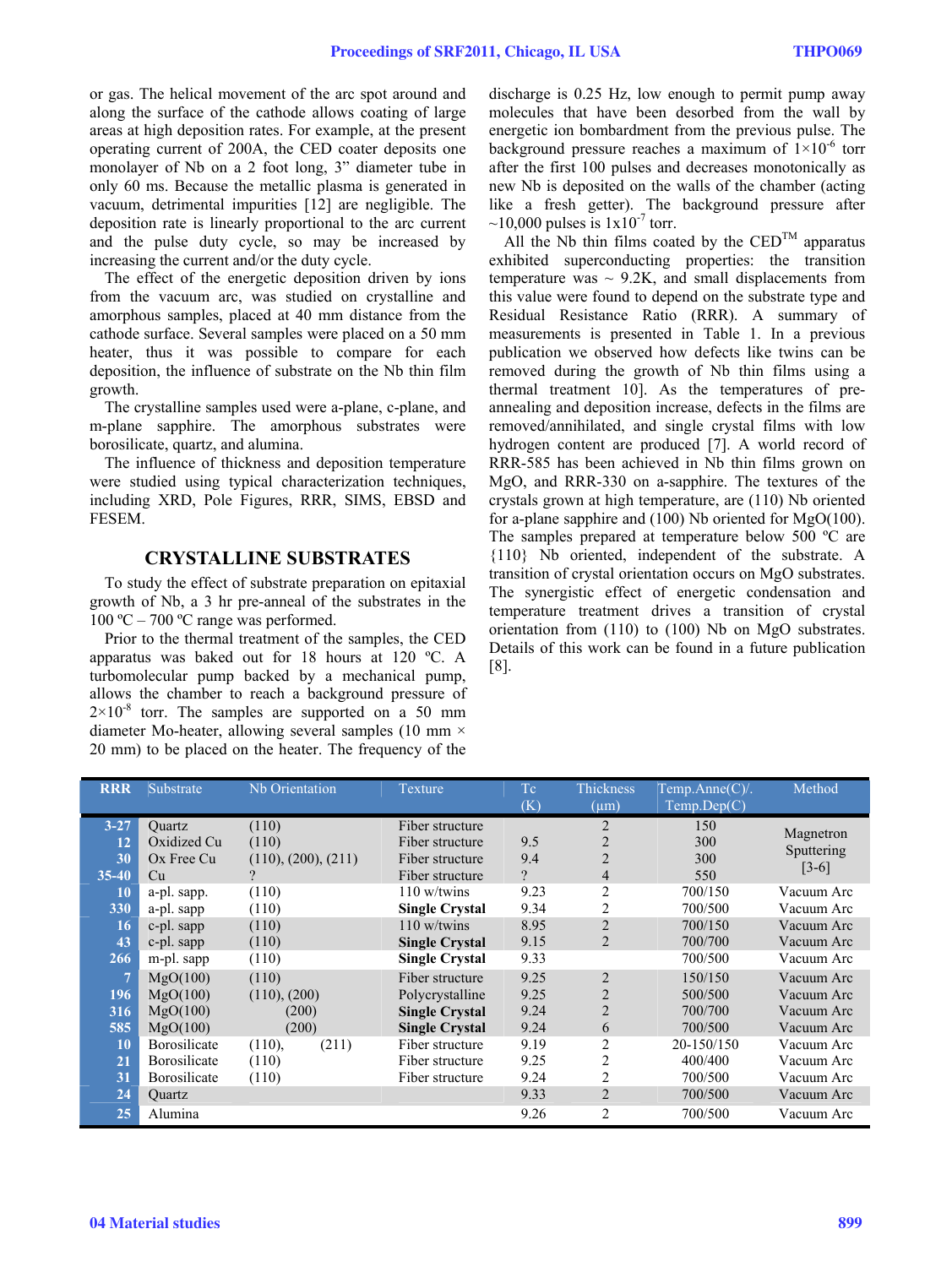## *RRR and Texture for Nb on c-plane Sapphire*

To investigate cryogenic performance, a four-pointprobe was used at JLab to measure the thin film materials' residual resistivity ratio RRR [1]. The RRR is defined as the ratio of resistivity at 300 K to that at 10 K. Details on the measurement can be found in a previous publication [11].

A parameter scan of RRR versus temperature of preannealing and temperature of deposition of Nb on csapphire is shown in Figure 1. In what follows, for example, a substrate-anneal temperature  $T_{\text{substrate}}$ anneal=700 °C followed by a coating at  $T_{\text{deposition}}$ =150 °C is denoted by 700/150, etc. As the temperature increases, the RRR reaches a maximum value of 41 for 700/700.



Figure 1: RRR vs. substrate-anneal temperature (Tsubstrate-anneal, horiz. axis) and deposition temperature  $(T_{\text{deposition}})$ , depth axis) for Nb films on c-plane sapphire. Note that all films were of the same thickness of  $\approx$  2 µm.

X-ray diffraction (XRD) studies revealed the crystal structure and texture via θ/2θ scan and pole figure by a four-circle PANalytical X'Pert PRO-MRD diffractometer.

Figure 2a show the Pole Figures of Nb thin films with RRR=16, prepared at low temperature of deposition, 700/150. The orientation of the films is Nb(110), with broad peaks and twins, indicating disorder and defects. However for films prepared at higher temperatures, the Pole Figures show no twins and very narrow peaks that are almost not identifiable in the figure. The RRR increases by almost a factor of three to 41. This correlation between higher RRR and higher crystallinity is present in all the Nb thin films coated using energetic condensation, independent of the substrate.



Figure 2: XRD {110}Nb Pole Figures for RRR=16 and 41 of Nb on c-plane sapphire.

#### **AMORPHOUS SUBSTRATES**

Borosilicate glass, quartz and alumina ceramic were coated with  $N\overline{b}$  using the  $\overline{CED}^{TM}$  apparatus. All films presented superconductivity properties. However, we will focus here on the borosilicate results. These substrates were purchased from McMaster Carr, and originally were used as witness plates for other experiments. They have provided interesting information on the growth of Nb films on amorphous surfaces that have no epitaxial relationships with Nb.

Figure 3 shows the RRR-map of thin films of Nb coated on borosilicate samples vs temperature of preannealing and temperature of deposition. Like all the other RRR-maps, i.e. a-plane and MgO substrates, RRR values present a strong correlation with temperature treatment.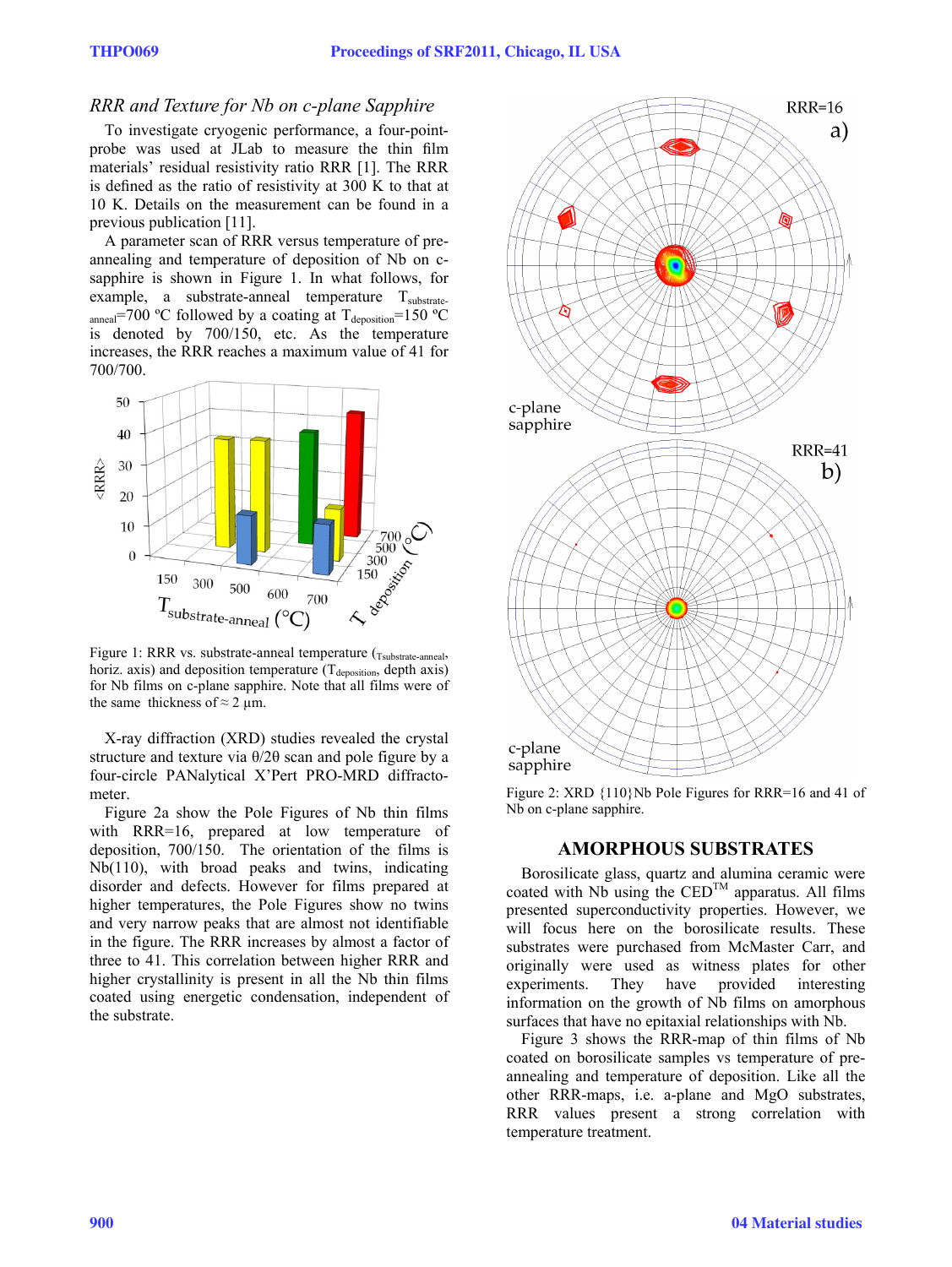

Figure 3: RRR vs. substrate-anneal temperature (Tsubstrate-anneal, horiz. axis) and deposition temperature  $(T_{\text{deposition}})$ , depth axis) for Nb films on borosilicate. Note that all films were of the same thickness of  $\approx$  2 µm.

As shown in Figure 3, the RRR values increase almost monotonically as the temperature of the pre-annealing and temperature of deposition increase.

Figure 4a shows the Bragg Brentano spectra for low RRR films deposited at low temperature. The thin film is polycrystalline, and peaks Nb(110), Nb(211) and Nb(220) can be identified. A strong [110] Nb fiber structure perpendicular to the substrate is observed (Figure 5a), while twin grains oriented with (110) and (211) planes are shown in the diffraction intensity as a function of rotation (phi-scan) and tilt (psi-scan).

Figure 4b shows the Bragg Brentano spectra of a Nb sample prepared at 400 °C, The Nb(110) is sharper and almost 3 times higher than the Nb(110) peak prepared at room temperature, at the same time the Nb(211) peak has disappeared. The fiber texture of the film changes from polycrystalline to monocrystalline. Figure 5b shows how the (211) lobes disappear.

This is a result that is very different from epitaxial growth, where the Nb film tries to mold its orientation and grain size to that of the substrate underneath. On amorphous substrates an extra degree of freedom is provided (in terms of surface energy) [13] and the energetic condensation plus thermal treatment help the Nb define its preferred orientation. The Nb ions with  $\sim$ 100-200eV and substrate temperature >400 ºC define the Nb(110) orientation.

I.G. Brown and P.K. Chu [14] reported a change of orientation as the energy and the temperature of deposition are increased, suggesting a control of the orientation of the films by this synergetic process, also S. Mandl [15] observed how the texture of the film is changed by the energy and angle of the ions with respect to the surface normal. Brice et al develop a model using experimental data and TRIM calculations to understand this synergetic process [16]. Vacancies created by substrate atom displacement due to the energetic ions can migrate to the surface and be annihilated. Then the incoming Nb interstitial atoms

that have been subplanted can be reorganized. This result reveals an interesting new approach, where no epitaxial relations need to exist on the surface to be coated. The substrate does not need to have large grains, or a preferred orientation, as long it is clean with low surface roughness, a crystalline film can be deposited. A new spectrum of possibility is now available; for example, a thin film of Nb can be coated on the inner surface of a cast aluminium cavity, on amorphous copper, or may be used to repair existing Nb cavities that have defects such as pits.



Figure 4a: XRD Bragg Brentano Spectra for low RRR(a) and high RRR(b) of Nb films on borosilicate substrates.

#### **DISCUSSION**

A distinguishing feature of these cathodic arc plasma coaters is that the metallic ions that impinge upon the substrate to grow the film have energy in the range of  $\sim$ 100-200 eV. This is to be contrasted with much lower incident energy in evaporation sources, MBE or ebeam sputter sources. Electron Cyclotron Resonance (ECR) and High-Impulse Pulsed Magnetron Sources (HIPIMS) also have high ion energy and in that respect fall into the same class as our sources. The high ion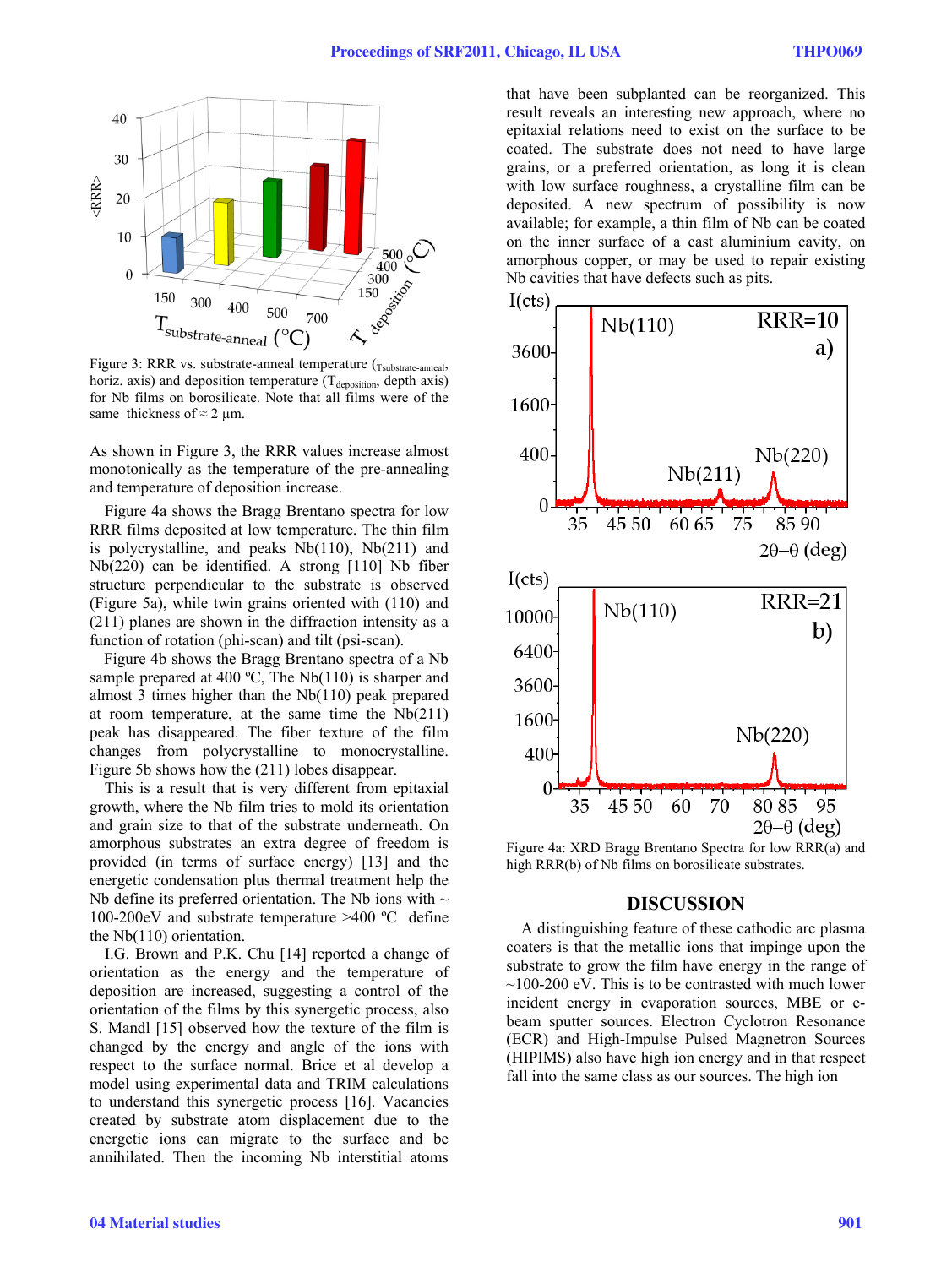

Figure 5: XRD {110}Nb Pole Figures for RRR=10(a) and 41(b) of Nb on borosilicate substrates.

energy alters the surface of the substrate (creates defects and vacancies within the first few atomic layers) and hence enables epitaxial crystal growth under the right conditions. A heated substrate allows these shallow defects to migrate to the surface and be annihilated, leading to low-defect crystal growth. The CED (or CAD/FCAD) process delivers ions to the substrate that maximize surface interactions (within a few mono-layers) while minimizing bulk defect creation. Thus we have demonstrated hetero-epitaxial films of Nb on various substrates, with good superconducting properties and crystal size (10mm  $\times$ 20mm) limited only by substrate size.

The RRR of Nb thin films on crystalline substrates, increases as the defects of Nb thin film are reduced [7-10]. The grain sized is increased, then the number of grains is reduced. A dense film results, with fewer places where impurities can diffuse and be trapped. The total effect is a minimization of inter-grain resistivity, which minimizes the total resistivity of the films [1,6].

The top surface of the films will have less defects than the layers closest to the substrate, hence the RRR should increase with thickness [6,8]. This is a important difference when compared with bulk Nb. The best region of the film (top layer) will block penetration of the magnetic field. The cooper pairs will move on the top surface of the film, where the number of defects is much lower than the substrate portion of the film. For a-plane sapphire we measured an increase from RRR=100 to RRR=200, as we increased the thickness from 1  $\mu$ m to 2  $\mu$ m. The same trend was observed for all other films. Based on this observation, If we make the films 3 times thicker on amorphous substrates, we hope to reach RRR>100. Then too, such an average RRR implies a still higher RRR in the topmost layers of the film [6,8].

In a recent study by P. Kneisel et al. [17] of the performance of Nb single crystal cavities with different orientations, they report that a cavity with Nb(110) did not improve its Q-slope and quench limit after 12 hours of baking. By contrast, a cavity with mostly Nb(100) orientation, after 12 hours of mild baking at 120 ºC, exhibited an increase in quench field from 31 MV/m to 39 MV/m, with a  $Q_0 = 1.8 \times 10^{-10}$ , more than 2 times higher than the cavity with Nb(110) orientation. Also the cavity with Nb(100) orientation presented a shiny and smooth surface, whereas the NB(110) surface was scaly and rough. The authors point out that the performance of a cavity can be influenced by crystal orientation and further investigation is needed.

The results on borosilicate open the possibility for superconducting coatings on amorphous surfaces. An Al cavity would be such a surface. Alternatively, a Cu cavity surface might first be bombarded with high energy ions (simple bias of  $\sim$ 1-2kV of the substrates would boost the native energy of the CED generated ions from  $\sim$ 100eV to  $\sim$ 1100-2100eV, causing implantation and rendering the Cu cavity surface amorphous. After the dense amorphous layer is created, the energy of the ions can be reduced (by reducing the bias) to change from sputtering mode to sub-surface implantation of Nb atoms. When accompanied by adequate heating, the energetic condensation will promote thin film growth with a gradual change from initially fibrous texture to epitaxial crystal growth, as shown in Fig. 5. When no a priori epitaxial relation exists between the atoms deposited and the substrate, there is no constraint (lattice match condition) and hence the Nb film could grow differently than on crystal or polycrystalline substrates.

On MgO substrates for lower temperature of deposition, the orientation was primarily Nb(110), but as the temperature is increased a switch of orientation occurs as both Nb(110) and Nb(100) are present in the medium RRR-196, 500/500 film, evolving to a unique Nb(100) orientation at RRR-585, 700/500, where a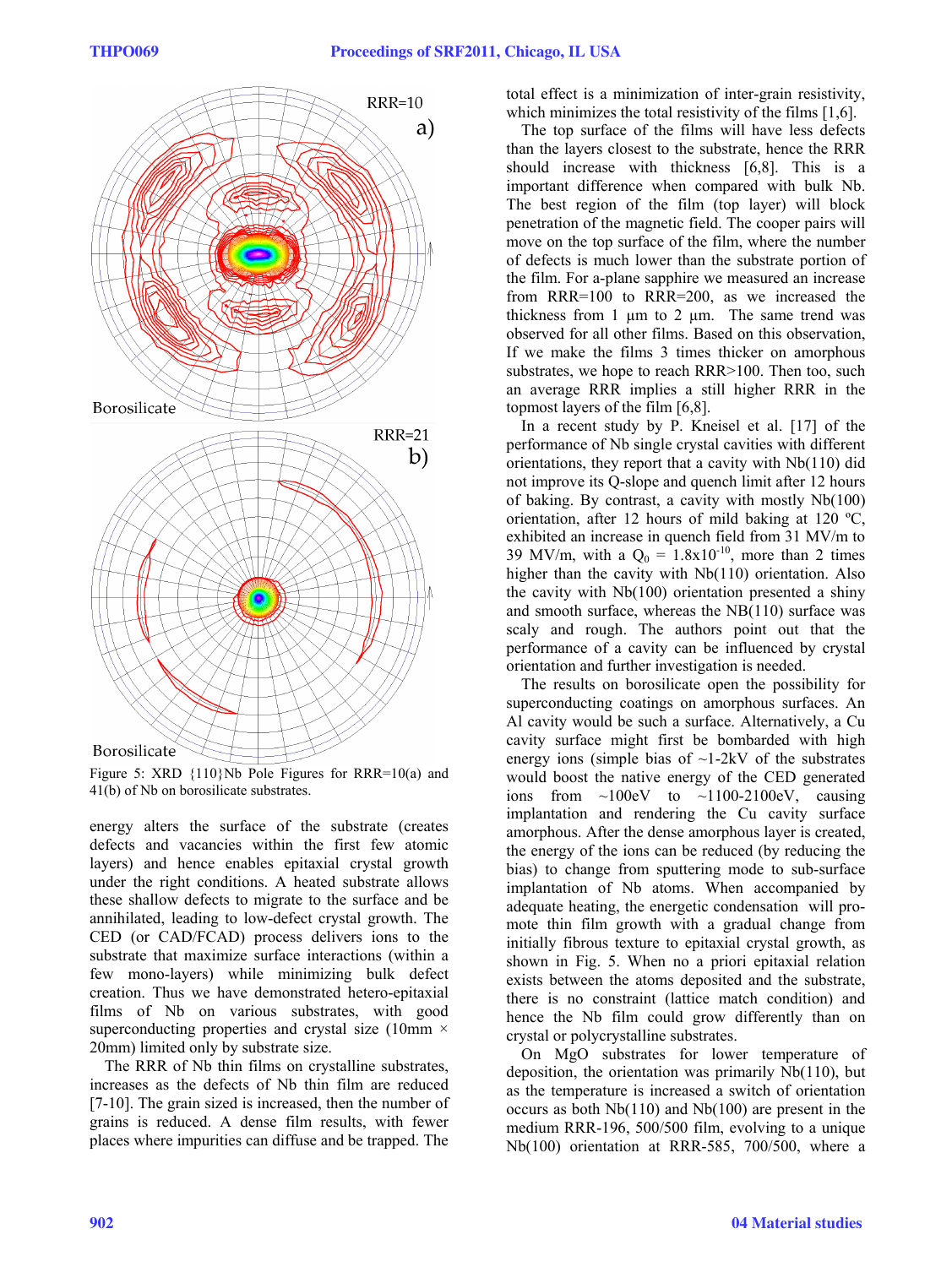single crystal is present across the whole 10x10mmm substrate surface.

This suggests growing a (100) thin film directly on a Nb cavity cell.

Our films are denser and with presumably lower density of defects, given the growth of single crystal Nb on a-sapphire, c-sapphire and MgO. The acid test of our energetic condensation grown films must be a coating of ~few µm thick films on a multi-cell cavity, followed by high field Q-slope tests.

Future work will be performed on borosilicate, bulk Nb, amorphous copper and aluminum, where the roughness of the substrate will be a parameter to study under the metric presented in this work. We hope to be able to produce denser with minimum defect niobium films. Coat a cavity after this learning will be our next milestone.

### **SUMMARY**

High RRR Nb thin films were grown on a-plane sapphire, MgO(100) and borosilicate substrates, using a UHV cathodic arc source called CED<sup>TM</sup>. RRR up to 585 was measured in hetero-epitaxial Nb(100) films grown on MgO substrates, and RRR up to 330 for Nb(110) on a-plane sapphire was achieved. Proper substrate annealing and heating during deposition, combined with sub-plantation dynamics driven by the  $\sim$ 100 eV ions impinging upon the substrate, has allowed us to achieve these high RRR values. Of note is the achievement of RRR=31 in Nb on amorphous borosilicate. This result suggests that energetic condensation modifies the substrate surface and when combined with substrate heating and sufficiently thick films, would promote homo-epitaxial growth of Nb. Optimization of this process could lead to SRF cavity coatings on lower-cost Al cavities.

#### **ACKNOWLEDGMENTS**

This research is funded at AASC by DOE via grants DE-FG02-08ER85162 and DE-SC0004994. The Jefferson Science Associates, LLC effort supported by DE-AC05-06OR23177, with supplemental funding from the American Recovery and Reinvestment Act.

#### **REFERENCES**

- [1] H. Padamsee, J. Knobloch, and T. Hays, RF Superconductivity for Accelerators John Wiley & Sons, Inc. 1998.
- [2] L. Phillips, presentation to SRF Materials Workshop, JLab, May 23-24 2007.
- [3] C. Benvenuti, P. Bernard, D. Bloess, G. Cavallari, E. Chiaveri, E. Haebel, N. Hilleret, J. Tuckmantel, and W. Weingarten, In Superconducting niobium sputter-coated copper cavity modules for the LEP energy upgrade, New York, NY, USA, 1991; IEEE: New York, NY, USA, 1991; pp 1023-5.
- [4] C. Benvenuti, N. Circelli and M. Hauer, Niobium films for superconducting accelerating cavities. Applied Physics Letters 1984, 45, (5), 583.
- [5] S. Calatroni, 20 Years of experience with the Nb/Cu technology for superconducting cavities and perspectives for future developments. Physica C 2006, 441, (1-2), 95-101.
- [6] G. Orlandi, C. Benvenuti, S. Calatroni, F. Scalambrin, Expected dependence of Nb-coated RF cavity performance on the characteristics of niobium, Proc. Of 6th workshop on RF Superconductivity, EBAF, USA (1993) p.718.
- [7] E. Valderrama, C. James, M. Krishnan, X. Zhao, L. Phillips, C. Reece and K. Seo, "High RRR Thin Films of Nb Produced using Energetic Condensation from a Coaxial, Rotating Vacuum Arc Plasma (CED<sup>TM</sup>)", Cryogenic Engineering Conference & International Cryogenic Materials Conference, Washington, CEC-ICMC-11, USA, June 2011 (in press).
- [8] M. Krishnan, E. Valderrama, B. Bures, K. Wilson-Elliott, X. Zhao, L. Phillips, Anne-Marie Valente-Feliciano, Joshua Spradlin, C. Reece and K. Seo "Very high residual-resistivity ratios of heteroepitaxial superconducting niobium films on MgO substrates," Superconductor Science and Technology (submitted), June 2011.
- [9] M. Krishnan, E. Valderrama, C. James, B. Bures and K. Wilson Elliott , X. Zhao, L. Phillips, B. Xiao, C. Reece and K. Seo, "Energetic Condensation Growth of Nb films for SRF Accelerators", Thin Films and New Ideas for Pushing the Limits of RF Superconductivity, October 2010.
- [10] X. Zhao, L. Philips, C. E. Reece, K. Seo, M. Krishnan and E. Valderrama "Twin Symmetry Texture of Energetically Condensed Niobium Thin Films on Sapphire Substrate (a-plane  $A<sub>1</sub>, O<sub>3</sub>$ )," Journal of Applied Physics, (in press), June 2011.
- [11]X. Zhao, A.-M. Valente-Feliciano, C. Xu, R.L. Geng, L. Phillips, C.E. Reece, K. Seo, R. Crooks, M. Krishnan, A. Gerhan, B. Bures, K. Wilson Elliott, J. Wright, J. of Vac. Sci. & Techn. A: Vacuum, Surfaces, and Films, vol. 27, no. 4, p. 620, 2009.
- [12] C. Benvenuti, "Study of the surface resistance of superconducting niobium films at 1.5 GHz," Physica C: Superconductivity, vol. 316, no. 3-4, pp. 153-188, 1999.
- [13] C. Thompson, "Texture development in polycrystalline thin films," Materials Science and Engineering B, vol. 32, no. 3, pp. 211-219, 1995.
- [14]T. Zhang, J. H. Song, X. B. Tian, P. K. Chu, and I. G. Brown, "Dynamic mixing deposition of niobium nitride films by cathodic arc plasma in ambient nitrogen," Journal of Vacuum Science & Technology A: Vacuum, Surfaces, and Films, vol. 19, no. 5, p. 2048, 2001.